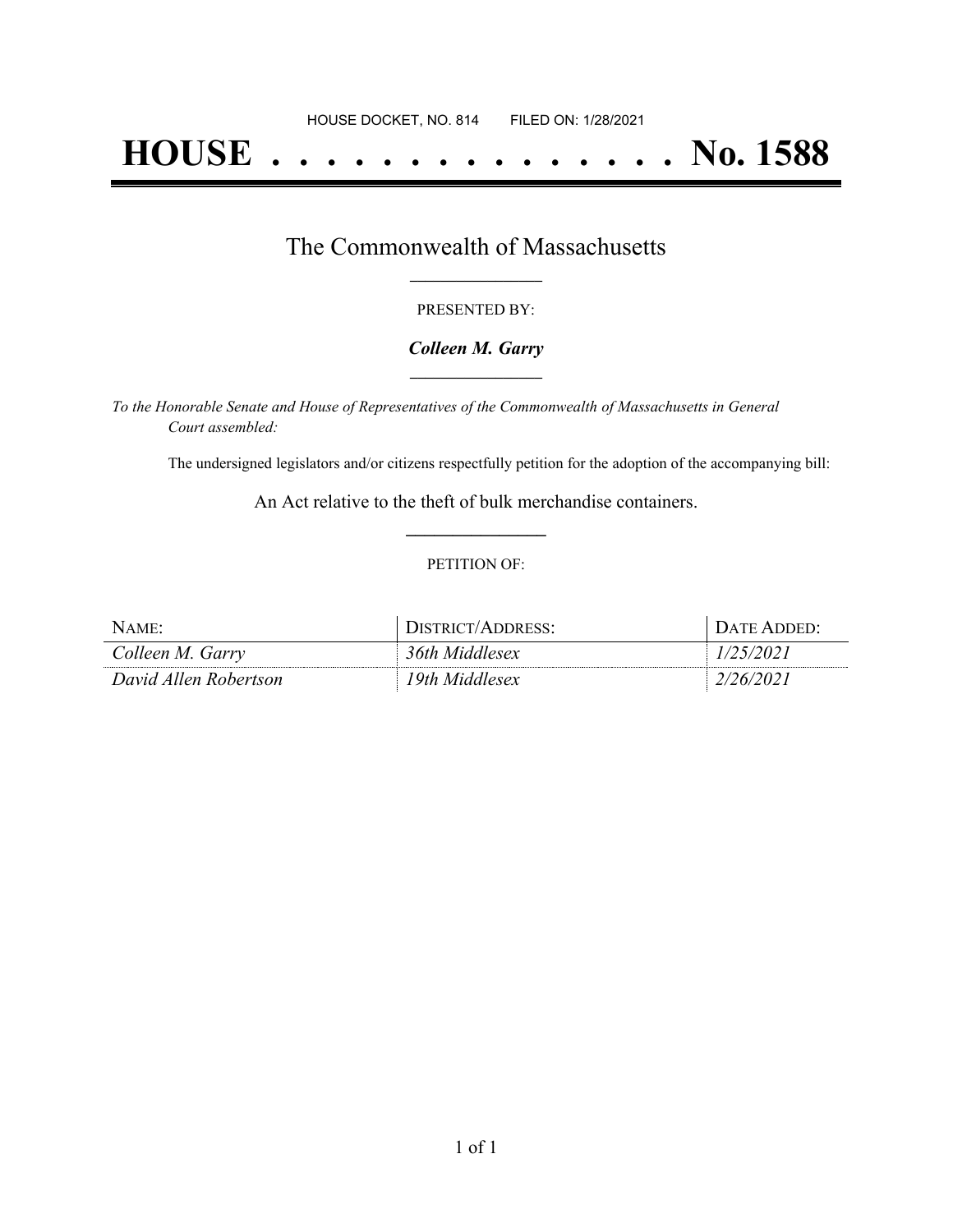# **HOUSE . . . . . . . . . . . . . . . No. 1588**

By Miss Garry of Dracut, a petition (accompanied by bill, House, No. 1588) of Colleen M. Garry and David Allen Robertson for legislation to establish penalties for the theft of bulk merchandise containers. The Judiciary.

### [SIMILAR MATTER FILED IN PREVIOUS SESSION SEE HOUSE, NO. *1425* OF 2019-2020.]

## The Commonwealth of Massachusetts

**In the One Hundred and Ninety-Second General Court (2021-2022) \_\_\_\_\_\_\_\_\_\_\_\_\_\_\_**

**\_\_\_\_\_\_\_\_\_\_\_\_\_\_\_**

An Act relative to the theft of bulk merchandise containers.

Be it enacted by the Senate and House of Representatives in General Court assembled, and by the authority *of the same, as follows:*

1 Chapter 266 of the General Laws, as appearing, is hereby amended in section 128, by

2 adding at the end of the first paragraph the following new paragraph:-

3

 "Any person who intentionally removes a bulk merchandise container that is used by a product producer, distributor or retailer or agent thereof which is used as a means for the bulk transportation, storage or carrying of retail products such as milk, eggs, bottled beverage products, bakery products from the premises of a store or other retail mercantile establishment, without the consent of the merchant given at the time of such removal, with the intention of permanently depriving the merchant of the possession, use or benefit of such container; shall be